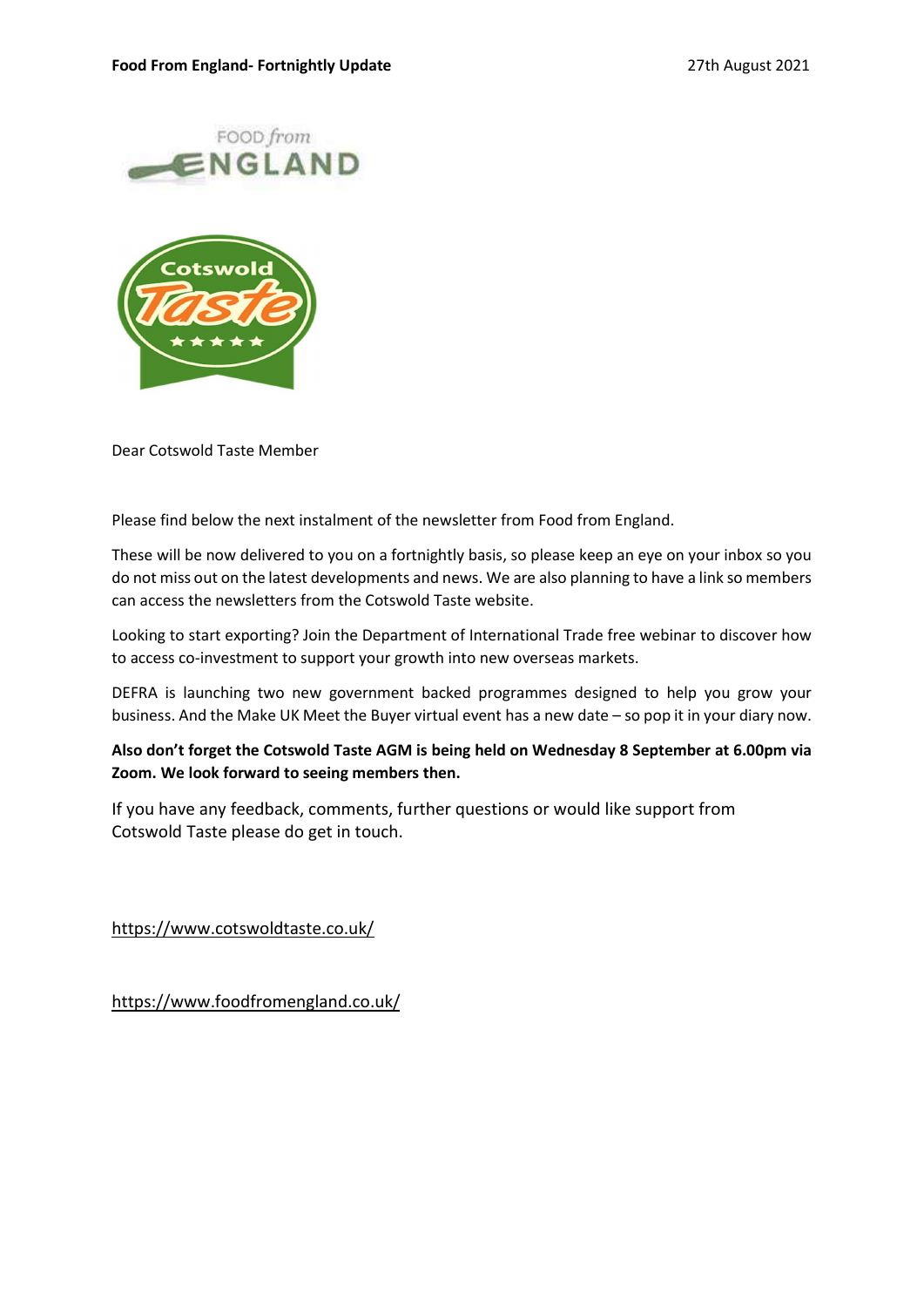

From DEFRA:

### Help To Grow

Take your business to the next level with Help to Grow. Two government backed programmes designed to help you learn new skills, reach more customers and boost your profits. The Help to Grow: Digital scheme will be launched this autumn and will offer free and impartial advice on how technology can help your business. There's also a discount of up to 50% on the costs of approved software, worth up to £5,000. Businesses can register their interest now through the link above.

### Innovate UK: Global Cooperation Feasibility Studies Competition

Are you an innovative SME looking to increase your international engagement? Apply for a share of up to £1.5 million to carry out an international feasibility study through Innovate UK's new competition.

The purpose of the competition is to increase the international cooperation of innovative UK SMEs, supporting them to build international partnerships and networks, and effectively engage in collaborative research and innovation across borders. Collaboration will help speed up the commercialisation of innovative ideas in fast-growing global markets.

Competition closes 11:00am 3 September 2021. For more details or to apply visit the innovation funding service here.

## New temporary relaxation of the enforcement of the retained EU drivers 'hours rules until 3 October 2021

Following a review of the current situation on the shortage of goods vehicle drivers and evidence from industry, the Department for Transport (DfT) have decided to extend the current relaxed drivers 'hours rules until 3 October 2021. These rules must only be used where necessary and must not compromise driver safety. See Baroness Vere's tweet and view the guidance here.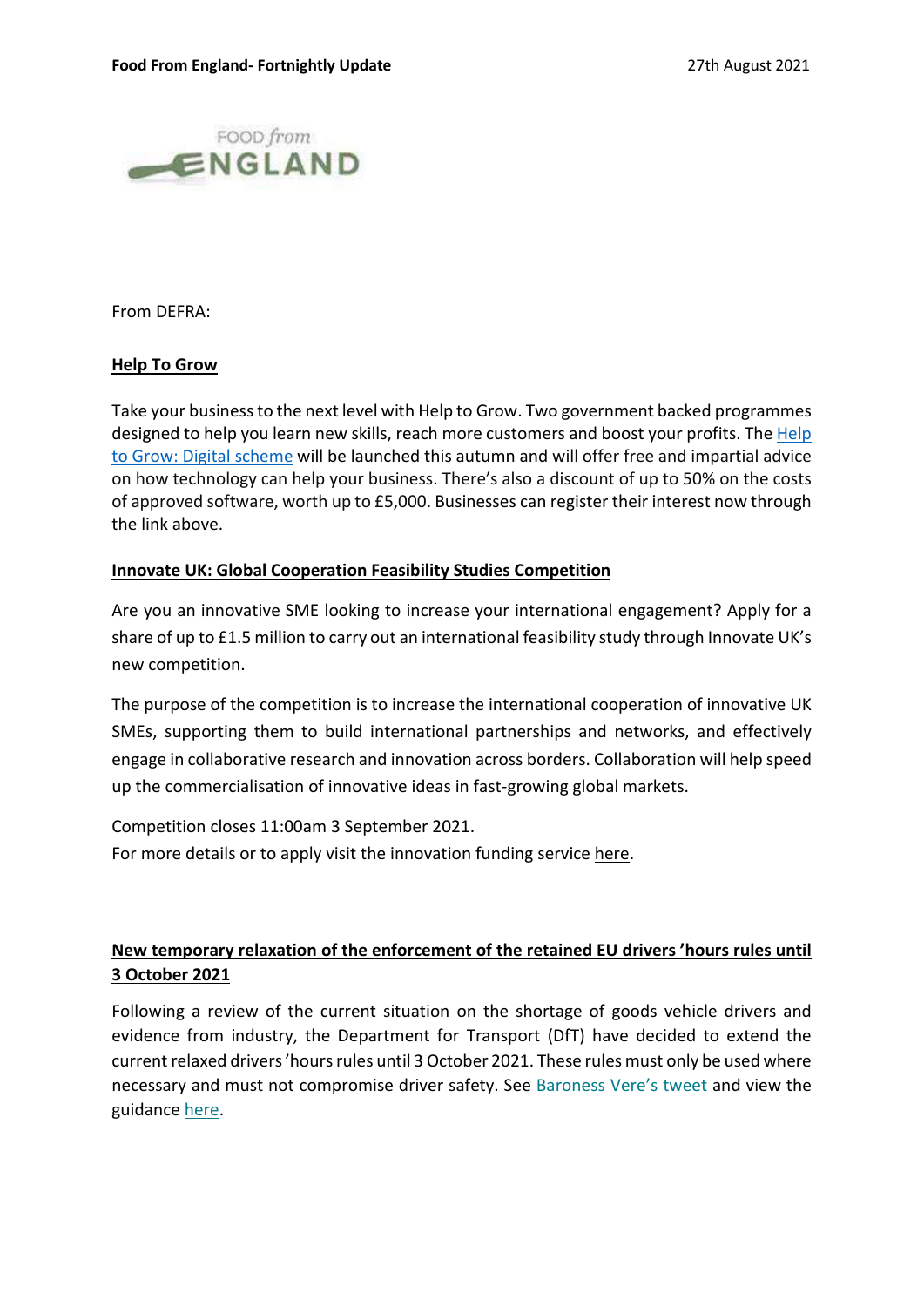

# Make UK Meet the Buyer Virtual Event for Food & Drink Supply Chain - 5th October (NEW DATE)

Make UK are holding a Meet the Buyer Event for the Food & Drink<br>Supply Chain on Eth October, they Supply Chain on 5th October, they are actively seeking buyers who  $\begin{bmatrix} 1 & 1 \\ 1 & 0 \end{bmatrix}$ might be food and drink manufacturers and even logistics<br>
companies — if you need to solve and the food and drink supply chain? Make UK is hosting an event for you! companies – if you need to solve problems, find suppliers and you **Looking for a new supplier?**<br>are in the food and drink supply **Are you a food and drink** producer or are in the food and drink supply chain then Make UK would love to<br>measurement might include: talk further with you.

The event will be held virtually and<br>  $\frac{1}{2}$  Robotics for picking and processing<br>  $\frac{1}{2}$  Solutions to boost sustainability there will be one to one, 15 minute meetings between buyers and efficiency and strengthening UK To Find out more email<br>memadmin@makeuk.org Supply Chains.

For more information email: events platform. memadmin@makeuk.org



- **Raw materials**
- **New technology**
- 
- 
- 

potential suppliers - boosting all meetings are free of charge for buyers and tickets will be available for potential suppliers.

Meetings will be conducted via our virtual meeting and

makeuk.org

![](_page_2_Picture_21.jpeg)

![](_page_2_Picture_22.jpeg)

 $\blacktriangleright$ 

**Looking for a new customer?** 

Do you want to sell your product<br>directly to a food and drink<br>manufacturer?

Would you like to sell your<br>product/solutions to the<br>supply chain that support<br>food and drink manufacturing?

**BOOK NOW**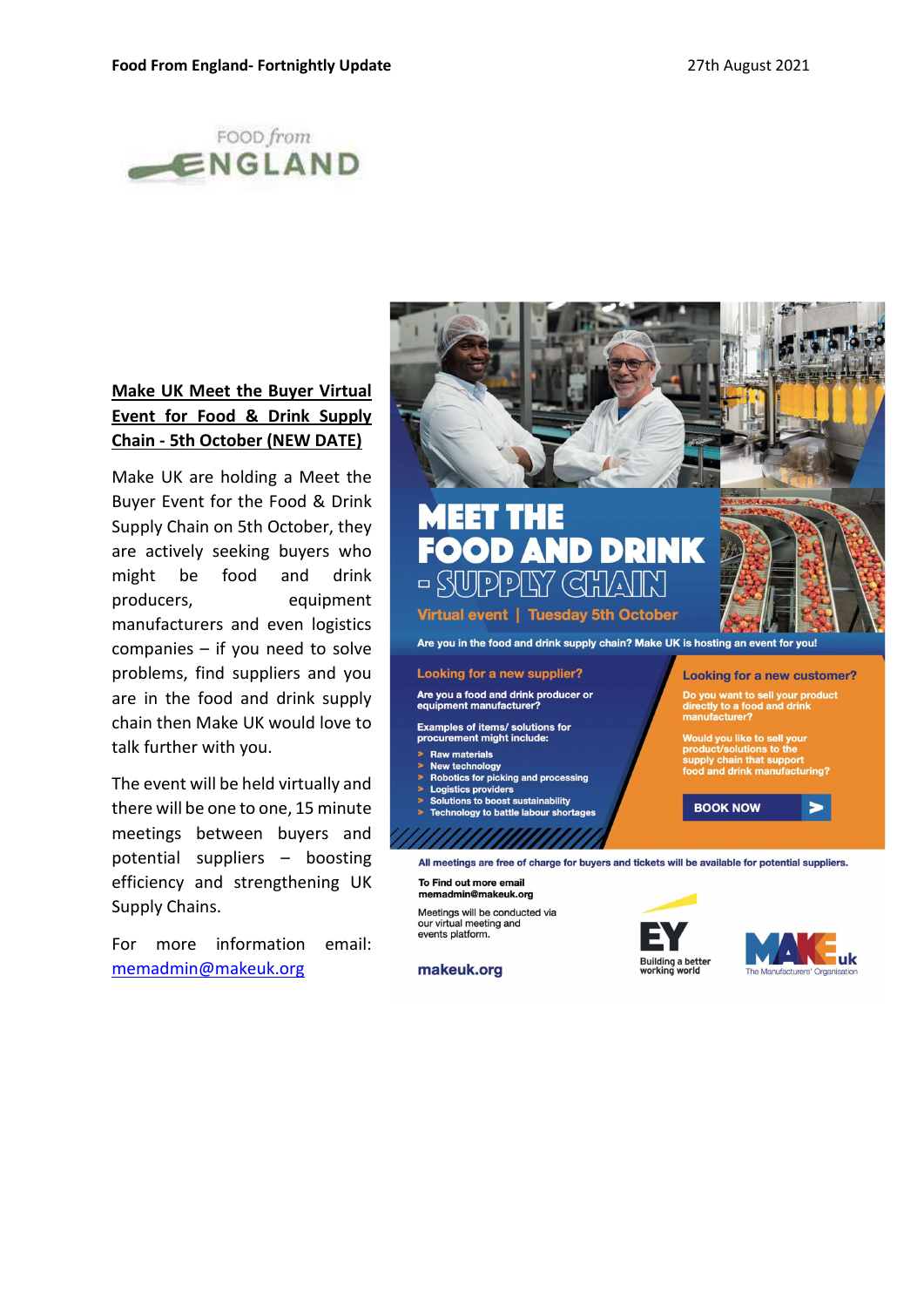![](_page_3_Picture_2.jpeg)

### Department for International Trade - Exporting to International Major Sporting Events and Expos.

The seminar is taking place on the  $21^{st}$  September 2021 at 9.00am-11.45am and is free to attend.

Global games and sporting events require a diverse range of works, goods and services. Attend the free webinar and discover how your organisation can benefit. This seminar is open to any UK company considering exporting to major sporting events and Expos, particularly those who are new to exporting or the sector, or for those companies who are seeking to build on their understanding of how to maximise their exporting capability.

### The seminar will cover:

An introduction to the major international sporting events and Expos eco system, including the role of different stakeholder organisations.

Presentations on the findings of the major international sporting events and Expos research on events between now and 2034, including insights into potential business opportunities.

Insights from sports industry professionals on how to best position your company, communicate your offer, navigate event procurement, and understand the changing and emerging needs of event organisers.

You will also hear from experienced leaders of UK Companies who have succeeded in growing their business through exporting to international sporting events and Expos, and have the opportunity to interact with them through the event platform.

### How to register

This webinar is free to attend, so use the link below to register your interest in joining today.

### REGISTER NOW